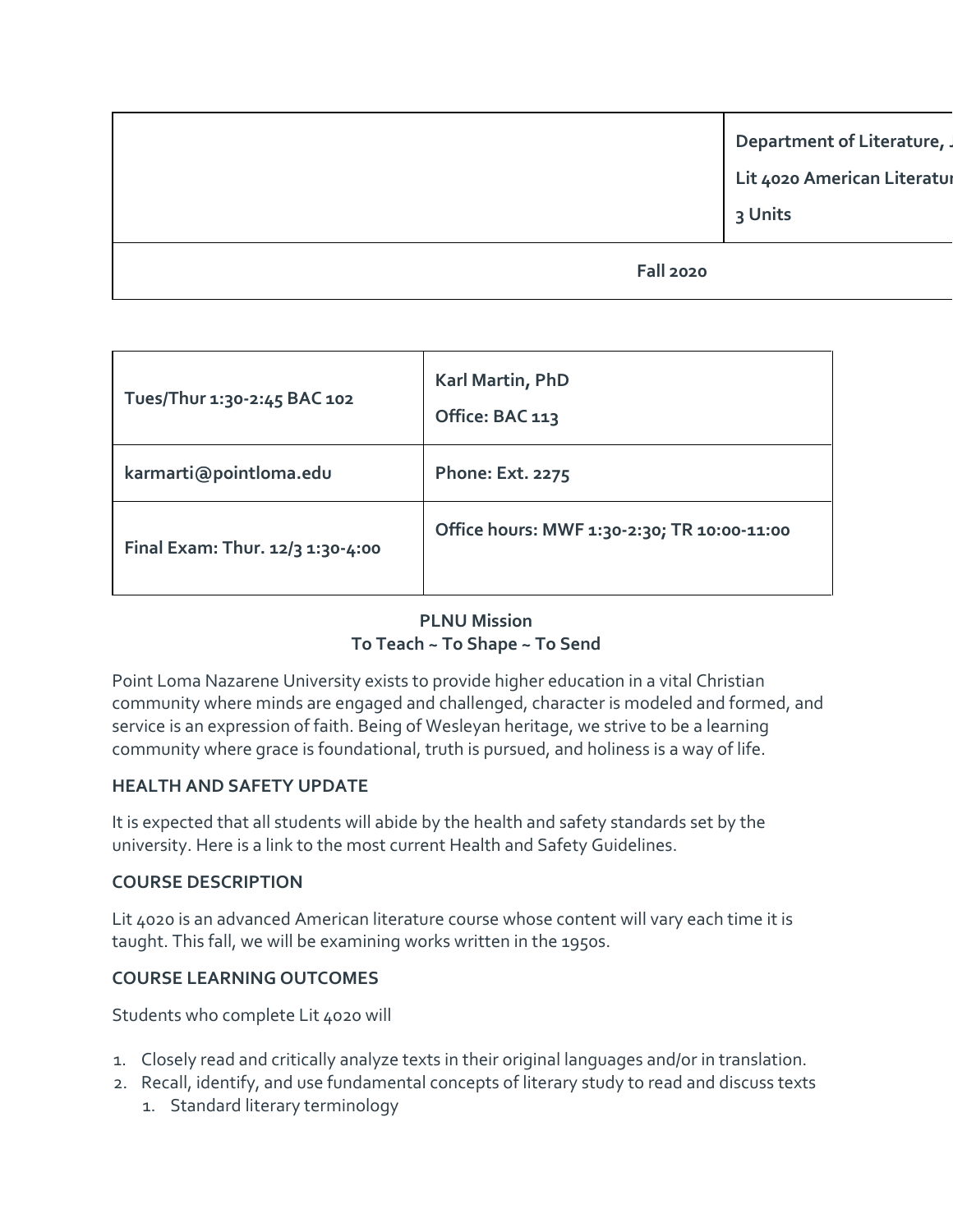- 2. Modes/genres of literature
- 3. Elements of literary genres
- 4. Literary periods (dates, writers, characteristics, and important developments)
- 5. Contemporary critical approaches
- 6. Extra-literary research
- 3. Analyze the social, cultural, ethnic, gendered, and/or historical contexts of the works and their authors, and connect the texts with their own lives.
- 4. Create detailed and informed textual analysis of literary works employing secondary sources and applying concepts of literary study and literary theory.

## **REQUIRED TEXTS**

Gwendolyn Brooks, *Selected Poems*

Ralph Ellison, *Invisible Man*

Allen Ginsberg, *Howl and Other Poems*

Jack Kerouac, *On the Road*

Bernard Malamud, *The Natural*

Flannery O'Connor, *Wise Blood*

J.D. Salinger, *The Catcher in the Rye*

Eudora Welty, *The Ponder Heart*

#### **COURSE REQUIREMENTS**

*Reading:* Dates for the readings are clearly indicated on the schedule. Read daily if possible and complete all reading on time.

*Discussion:* The success of the course will be directly related to the quality of our daily discussions. Each of you must feel comfortable contributing to discussions. And each of you should bring any questions you have about the reading to our attention during the course of our discussions.

*Writing*: Each student will complete a mid-term exam, a final exam, and a 10-12 page essay concerning the critical reception of one of the works or some aspect of American life in the fifties. In addition to the points assigned to the research essay, point will be awarded when students declare their topic and present their outline and preliminary research. Students cannot pass the course without completing all three of these major assignments. Late work will receive a ten percent deduction daily and will not be accepted when the value would be zero or below.

#### **COURSE CREDIT HOUR INFORMATION**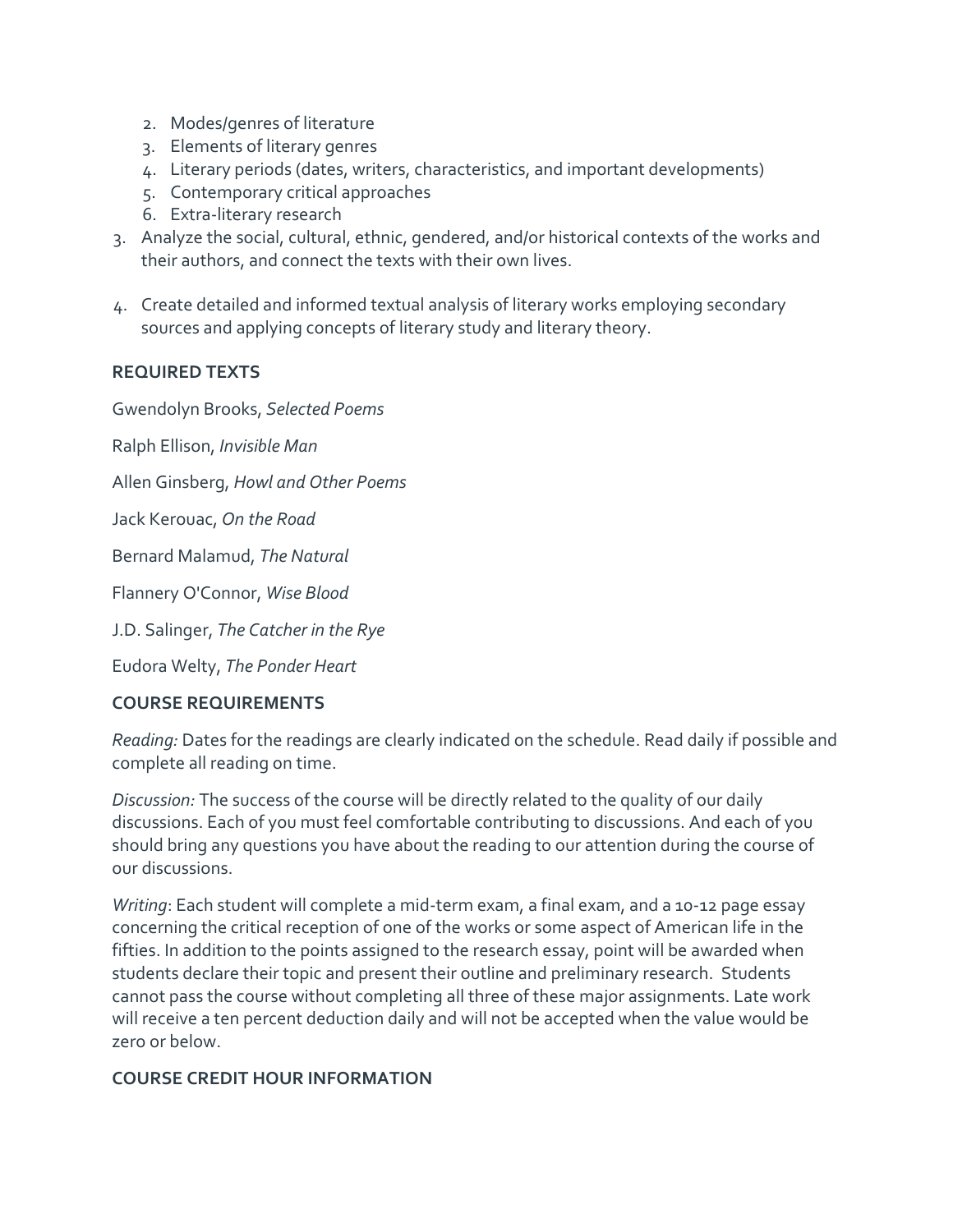In the interest of providing sufficient time to accomplish the stated Course Learning Outcomes, this class meets the PLNU credit hour policy for a 3 unit class delivered over 15 weeks. It is anticipated that students will spend a minimum of 37.5 participation hours per credit hour on their coursework.

#### **ASSESSMENT AND GRADING**

| Your final grade will be determined as follows: Typical grade scale: |        |                |               |
|----------------------------------------------------------------------|--------|----------------|---------------|
| Mid-Term Exam                                                        | $30\%$ |                |               |
| Paper Topic                                                          | 2%     | $A = 93 - 100$ | $C = 73 - 76$ |
| Sources and Outline                                                  | $3\%$  | $A = 92 - 90$  | $C = 70 - 72$ |
| <b>Critical Paper</b>                                                | 25%    | $B+=87-89$     | $D+ = 67-69$  |
| Final Exam                                                           | $30\%$ | $B = 83 - 86$  | $D=63-66$     |
| Participation                                                        | 10%    | $B = 80 - 82$  | $D = 60 - 62$ |
|                                                                      |        | $C+=77-79$     | $F = 0 - 59$  |

#### **STATE AUTHORIZATION**

State authorization is a formal determination by a state that Point Loma Nazarene University is approved to conduct activities regulated by that state. In certain states outside California, Point Loma Nazarene University is not authorized to enroll online (distance education) students. If a student moves to another state after admission to the program and/or enrollment in an online course, continuation within the program and/or course will depend on whether Point Loma Nazarene University is authorized to offer distance education courses in that state. It is the student's responsibility to notify the institution of any change in his or her physical location. Refer to the map on [State Authorization](https://www.pointloma.edu/offices/office-institutional-effectiveness-research/disclosures) to view which states allow online (distance education) outside of California.

#### **INCOMPLETES AND LATE ASSIGNMENTS**

All assignments are to be submitted/turned in by the beginning of the class session when they are due—including assignments posted in Canvas. Incompletes will only be assigned in extremely unusual circumstances.

#### **PLNU COPYRIGHT POLICY**

Point Loma Nazarene University, as a non-profit educational institution, is entitled by law to use materials protected by the US Copyright Act for classroom education. Any use of those materials outside the class may violate the law.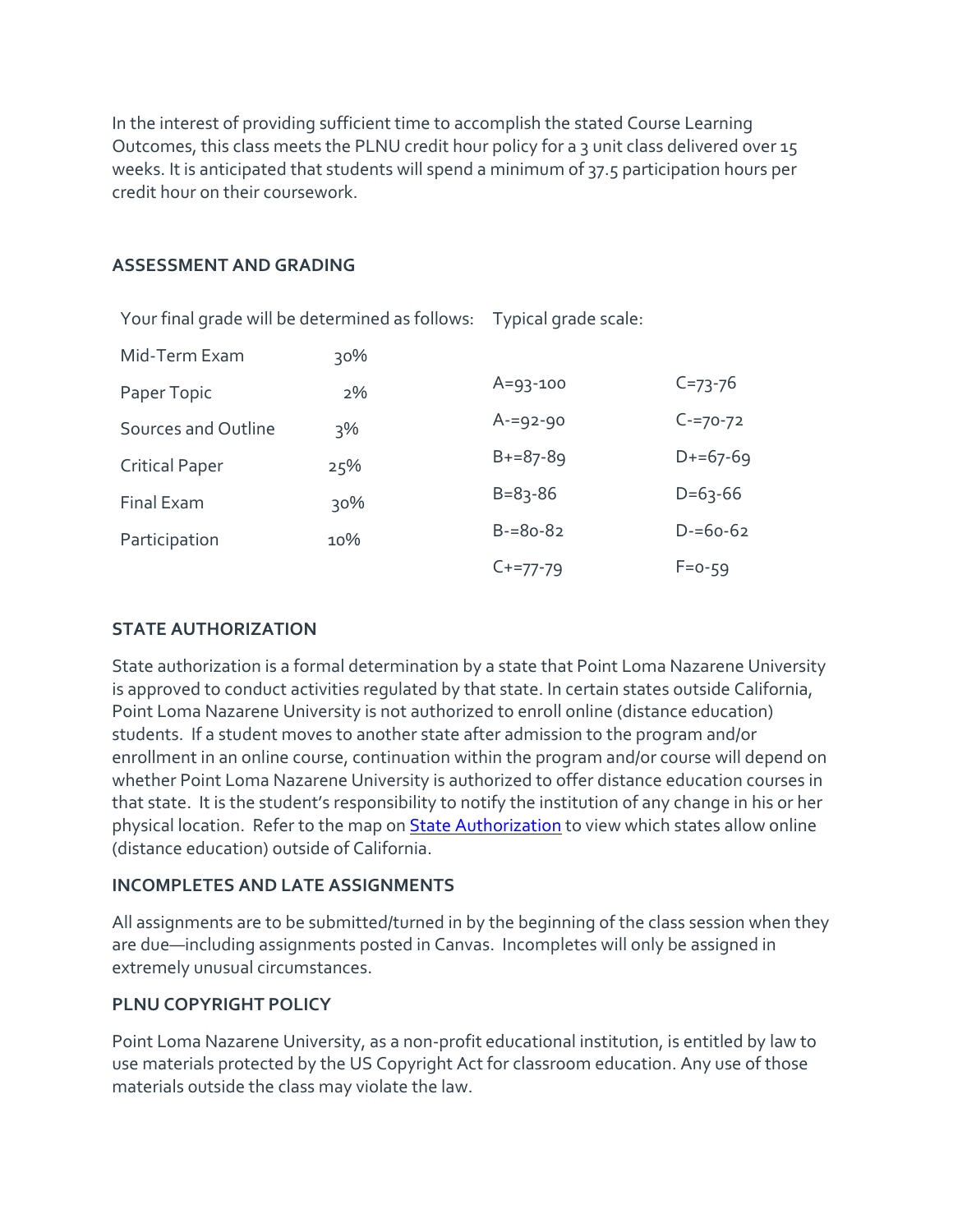## **PLNU ACADEMIC HONESTY POLICY**

Students should demonstrate academic honesty by doing original work and by giving appropriate credit to the ideas of others. Academic dishonesty is the act of presenting information, ideas, and/or concepts as one's own when in reality they are the results of another person's creativity and effort. A faculty member who believes a situation involving academic dishonesty has been detected may assign a failing grade for that assignment or examination, or, depending on the seriousness of the offense, for the course. Faculty should follow and students may appeal using the procedure in the university Catalog. See [Academic PoliciesLinks](http://catalog.pointloma.edu/content.php?catoid=18&navoid=1278) to an [external](http://catalog.pointloma.edu/content.php?catoid=18&navoid=1278) site. for definitions of kinds of academic dishonesty and for further policy information.

## **PLNU ACADEMIC ACCOMMODATIONS POLICY**

While all students are expected to meet the minimum standards for completion of this course as established by the instructor, students with disabilities may require academic adjustments, modifications or auxiliary aids/services. At Point Loma Nazarene University (PLNU), these students are requested to register with the Disability Resource Center (DRC), located in the Bond Academic Center. [\(DRC@pointloma.edu](https://mail.google.com/mail/?view=cm&fs=1&tf=1&to=DRC@pointloma.edu) (Links to an external site.) or 619-849-2486). The DRC's policies and procedures for assisting such students in the development of an appropriate academic adjustment plan (AP) allows PLNU to comply with Section 504 of the Rehabilitation Act and the Americans with Disabilities Act. Section 504 (a) prohibits discrimination against students with special needs and guarantees all qualified students equal access to and benefits of PLNU programs and activities. After the student files the required documentation, the DRC, in conjunction with the student, will develop an AP to meet that student's specific learning needs. The DRC will thereafter email the student's AP to all faculty who teach courses in which the student is enrolled each semester. The AP must be implemented in all such courses.

If students do not wish to avail themselves of some or all of the elements of their AP in a particular course, it is the responsibility of those students to notify their professor in that course. PLNU highly recommends that DRC students speak with their professors during the first two weeks of each semester about the applicability of their AP in that particular course and/or if they do not desire to take advantage of some or all of the elements of their AP in that course.

## **PLNU ATTENDANCE AND PARTICIPATION POLICY**

Regular and punctual attendance at all **synchronous** class sessions is considered essential to optimum academic achievement. If the student is absent for more than 10 percent of class sessions (virtual or face-to-face), the faculty member will issue a written warning of deenrollment. If the absences exceed 20 percent, the student may be de-enrolled without notice until the university drop date or, after that date, receive the appropriate grade for their work and participation. In some courses, a portion of the credit hour content will be delivered **asynchronously** and attendance will be determined by submitting the assignments by the posted due dates. See [Academic PoliciesLinks](https://catalog.pointloma.edu/content.php?catoid=46&navoid=2650#Class_Attendance) to an external site. in the Undergraduate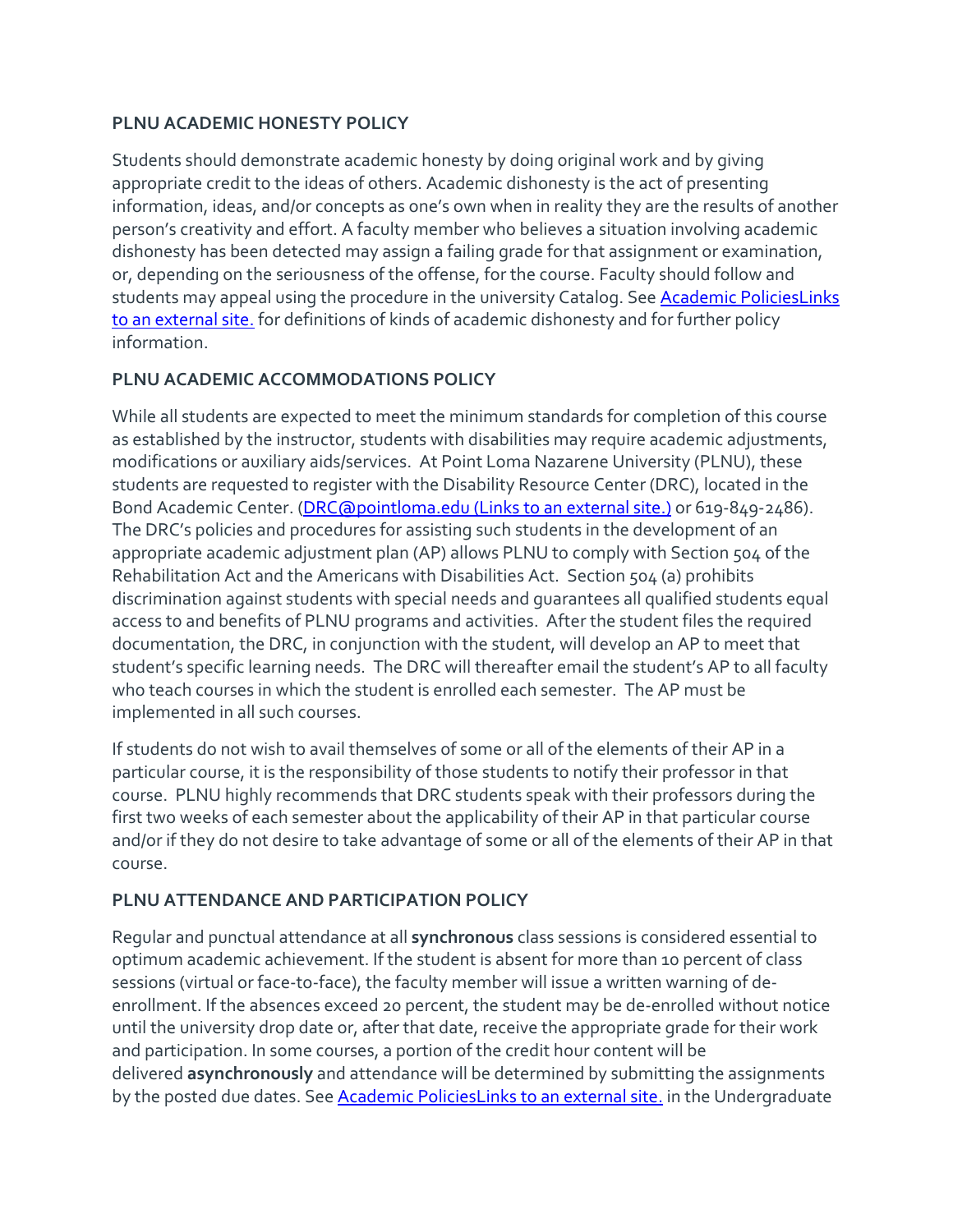Academic Catalog. If absences exceed these limits but are due to university excused health issues, an exception will be granted.

## **Asynchronous Attendance/Participation Definition**

A day of attendance in asynchronous content is determined as contributing a substantive note, assignment, discussion, or submission by the posted due date. Failure to meet these standards will result in an absence for that day. Instructors will determine how many asynchronous attendance days are required each week.

## **SPIRITUAL CARE**

Please be aware PLNU strives to be a place where you grow as whole persons. To this end, we provide resources for our students to encounter God and grow in their Christian faith. If students have questions, a desire to meet with the chaplain or have prayer requests you can contact the [Office of Spiritual Development](https://www.pointloma.edu/offices/spiritual-development) Links to an external site.

## **USE OF TECHNOLOGY**

Since most courses will have online components, in order to be successful in the online environment, you'll need to meet the minimum technology and system requirements; please refer to the *[Technology and System Requirements](https://help.pointloma.edu/TDClient/1808/Portal/KB/ArticleDet?ID=108349)* Links to an external site.information. Additionally, students are required to have headphone speakers compatible with their computer available to use. If a student is in need of technological resources please contact [student-tech-request@pointloma.edu](https://mail.google.com/mail/?view=cm&fs=1&tf=1&to=student-tech-request@pointloma.edu) (Links to an external site.).

Problems with technology do not relieve you of the responsibility of participating, turning in your assignments, or completing your class work.

# **COURSE SCHEDULE AND ASSIGNMENTS**

| Thur. 8/20.<br>Salinger, Chapters 1-10     |
|--------------------------------------------|
|                                            |
| Tues. 8/25<br>Salinger, Chapters 11-19     |
| Salinger, Chapters 20-26<br>Thur. 8/27     |
| Tues. $9/1$<br>Malamud, Pages 3-79         |
| Thur. $9/3$<br>Malamud, Pages 80-157       |
| <b>Tues. 9/8</b><br>Malamud, Pages 158-231 |
| Thur. 9/10<br>Ellison, Prologue-Chapter 4  |
| Tues. 9/15<br>Ellison, Chapters 5-10       |
| Thur. 9/17<br>Ellison, Chapters 11-14      |
|                                            |